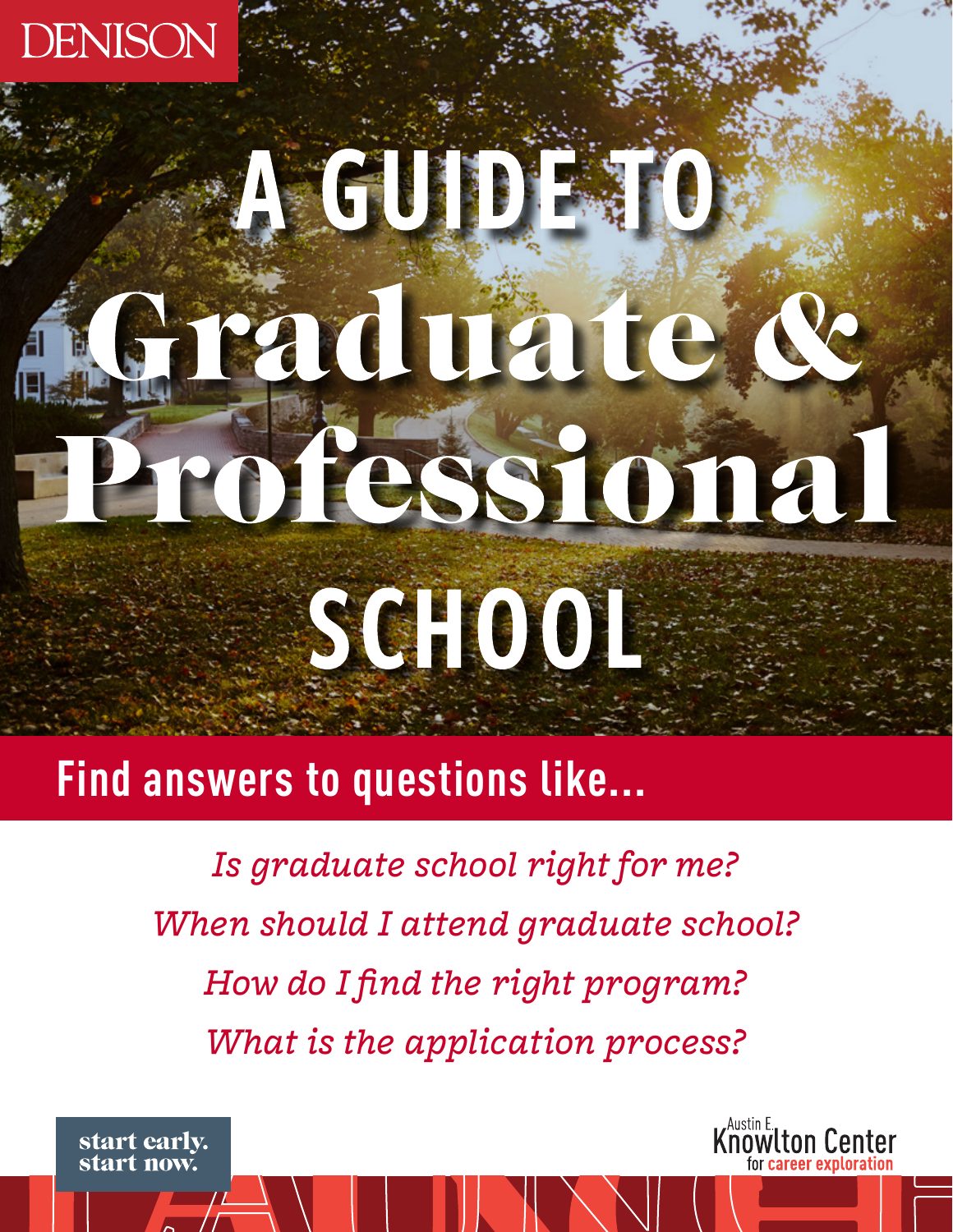# **USING THIS GUIDE**

This Guide to Graduate and Professional Schools is designed to assist you with answering questions about graduate school, from whether you should attend, to more detailed information about how to apply and finance your education. This guide is organized into complementary sections in order to provide you with a better understanding of factors to consider when applying to graduate or professional school. For instance, which school you select might depend on the financial assistance you receive. This guide will provide you with the resources and tools for further research. Sometimes, this content will prompt you to ask yourself the questions necessary to make an informed and educated decision. Answering these questions as you explore your options will assist you with the steps you need to take.

**An individual appointment with a Knowlton Center Career Coach can provide you with additional tools and resources to assist you through the decision, search, and application process.**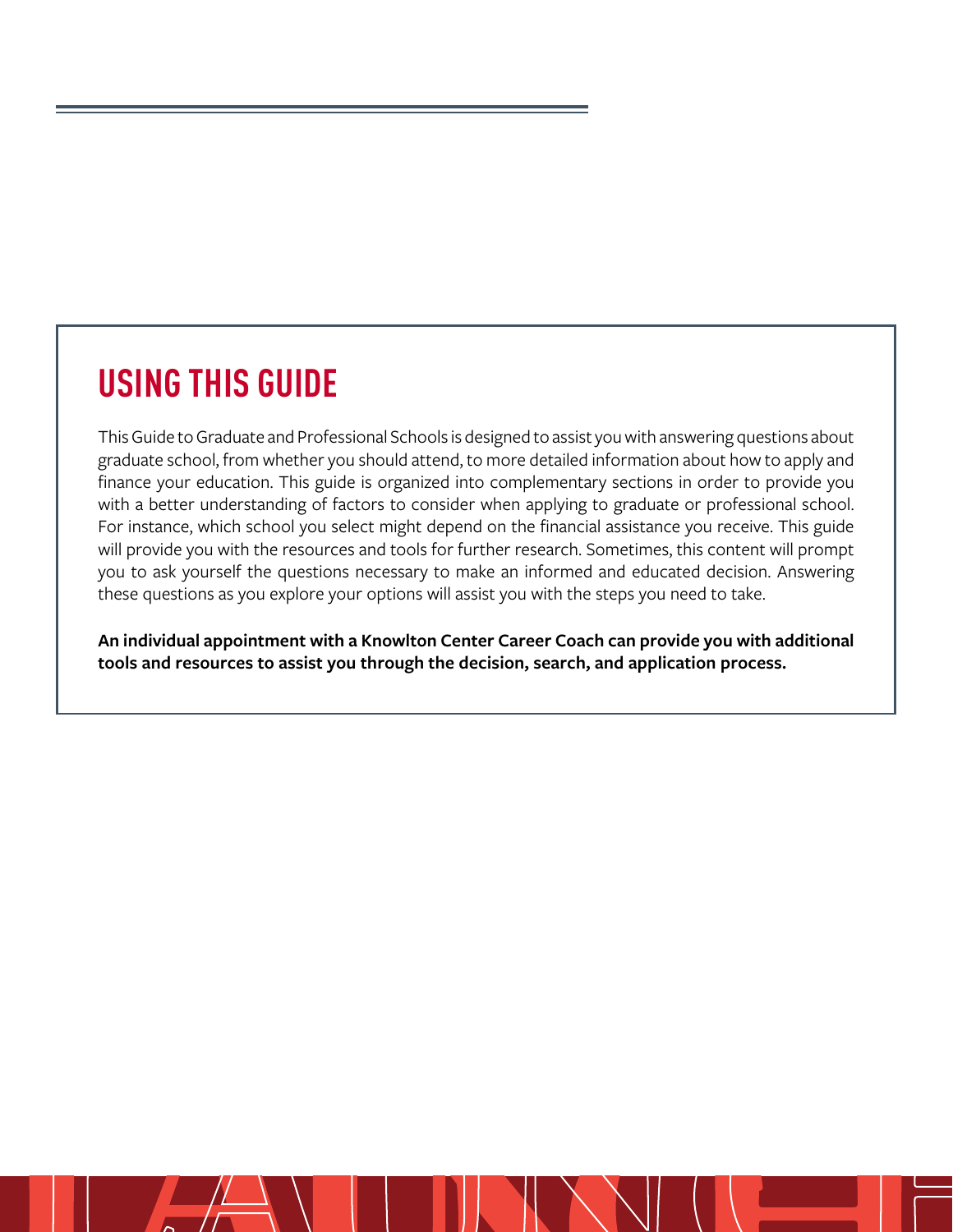# **DECIDING IF GRADUATE SCHOOL IS RIGHT FOR YOU**

Before applying for further study, you need to be fully aware of the working conditions, employment prospects, and physical and mental demands of the field you plan to pursue. In addition, the more immediate demands of research, coursework and major papers are all part of the graduate school experience to be considered. Although there are defined course requirements in most graduate and professional school curricula, you will build a program for yourself based on your interests and goals.

Some individuals enter graduate study with the idea that they can postpone the inevitable—deciding on a career and searching for a job—for another year or two. If this is your sole motivation for entering graduate school, it could have serious implications for your career development. Therefore, before going any further, carefully consider these important questions:

- ▶ *What do I want to accomplish in my lifetime?*
- ▶ *What are my long and short-term professional goals?*
- ▶ *Is attending graduate school necessary for me to achieve these goals?*
- ▶ *Am I willing to invest the time and money to take on another academic program?*
- ▶ *Should I gain work experience before going to graduate school?*
- ▶ *Will more education help me move up the ranks at my company?*
- ▶ *Do I have the interest and ability to be successful in a graduate program?*
- ▶ *By going to graduate school, am I simply delaying my career decision-making?*
- ▶ *Why do I want to attain this specific degree and not something else?*

Two of the most common reasons students withdraw from a graduate program are a dislike of concentrated academic work and a realization that they have not defined their career goals clearly enough. By answering the above questions honestly, you may avoid similar problems in the future.

Through research, you should be able to get a solid idea of whether or not you would benefit from graduate study. In the process, however, be aware that further education may not be required for entry into every career field. It is, of course, if you are planning to enter traditional professions such as law, medicine, dentistry, and teaching at the college or university level.

If you have not already done so, it is a good idea to look over occupational literature and talk with faculty, friends, and alumni—people who have the kinds of jobs in which you are interested. The staff of the Knowlton Center will also be able to assist you in determining your job prospects in various fields at all degree levels.

If you do not have a general idea of what you want to do, you will have a difficult time making appropriate choices. If you do not know where graduate or professional school might lead you, or if furthering your education is only an alternative to the job search process, then your significant investment of time and money in additional education may have limited benefits.

Choose graduate school because you are working towards a goal. Graduate or professional study can be a worthwhile and rewarding career additive; it should not be a disappointing employment alternative. As practical work experience is an education in itself, a combination work/study arrangement or short-term deferral of graduate study may be a possible solution.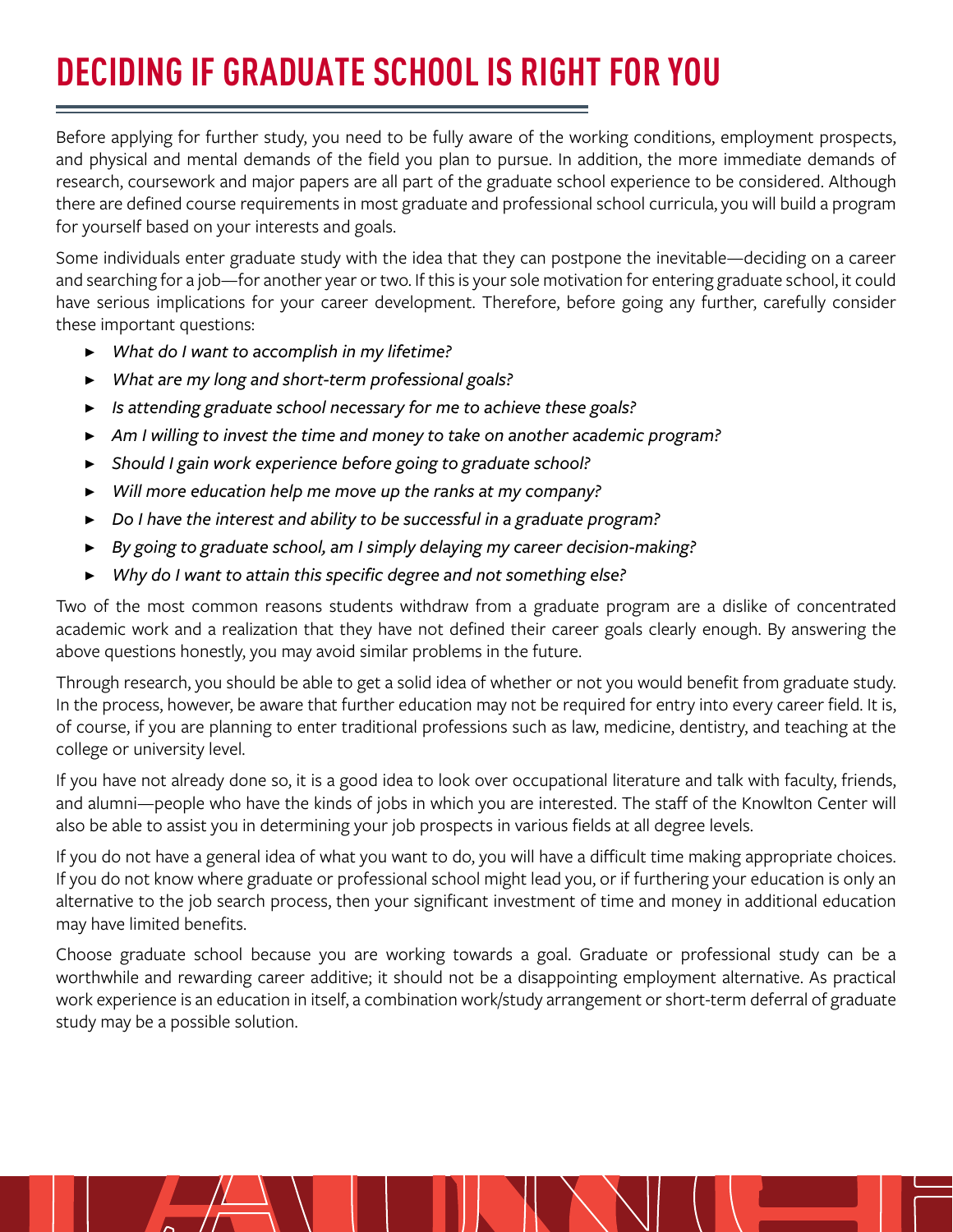# **DEFINING GRADUATE SCHOOL DEGREES**

When you are considering applying to graduate school, you may be thinking of professional school (e.g., law, medicine, business, etc.), master's programs, or doctoral programs, all of which require specialized knowledge and concentrated study in one area.

Listed below are some of the more common degrees available in graduate or professional school.

#### **Professional Master's Degree**

Gives you a specific set of skills needed to practice in a particular field, such as education, accounting, business, fine art, engineering, social work or other professions requiring specialized training, and involves an internship, practicum, field work and/or professional exam.

#### **Research Master's Degree**

Provides experience in research and scholarship and it may be a final degree or a step toward a Ph.D. A master's degree usually takes two or three years of study. A qualifying final comprehensive exam or thesis is typically required for completion of this program.

#### **Professional Doctoral Degree**

The highest degree for areas such as medicine, business and law and requires practical applications of knowledge and skills. The M.D. for medical practice and the J.D. for law are the most common professional degrees. Others include Ed.D., Psy.D. and D.B.A.

#### **Doctor of Philosophy (Ph.D.)**

The highest earned academic degree and the primary credential for college level teaching. The Ph.D. typically involves both course work and an extensive and original research project (e.g., dissertation). This doctorate usually takes a minimum of four to six years of full-time study.

#### **Dual Degree Programs**

Some graduate programs combine professional and research degrees within specific areas of interest. Others may combine professional programs. Examples include J.D./M.B.A., J.D./Ph.D., M.A./J.D., M.D./M.B.A., M.D./Ph.D. Check the graduate school of your choice for more information. Dual degree programs may have more stringent admission requirements or distinctive completion schedules.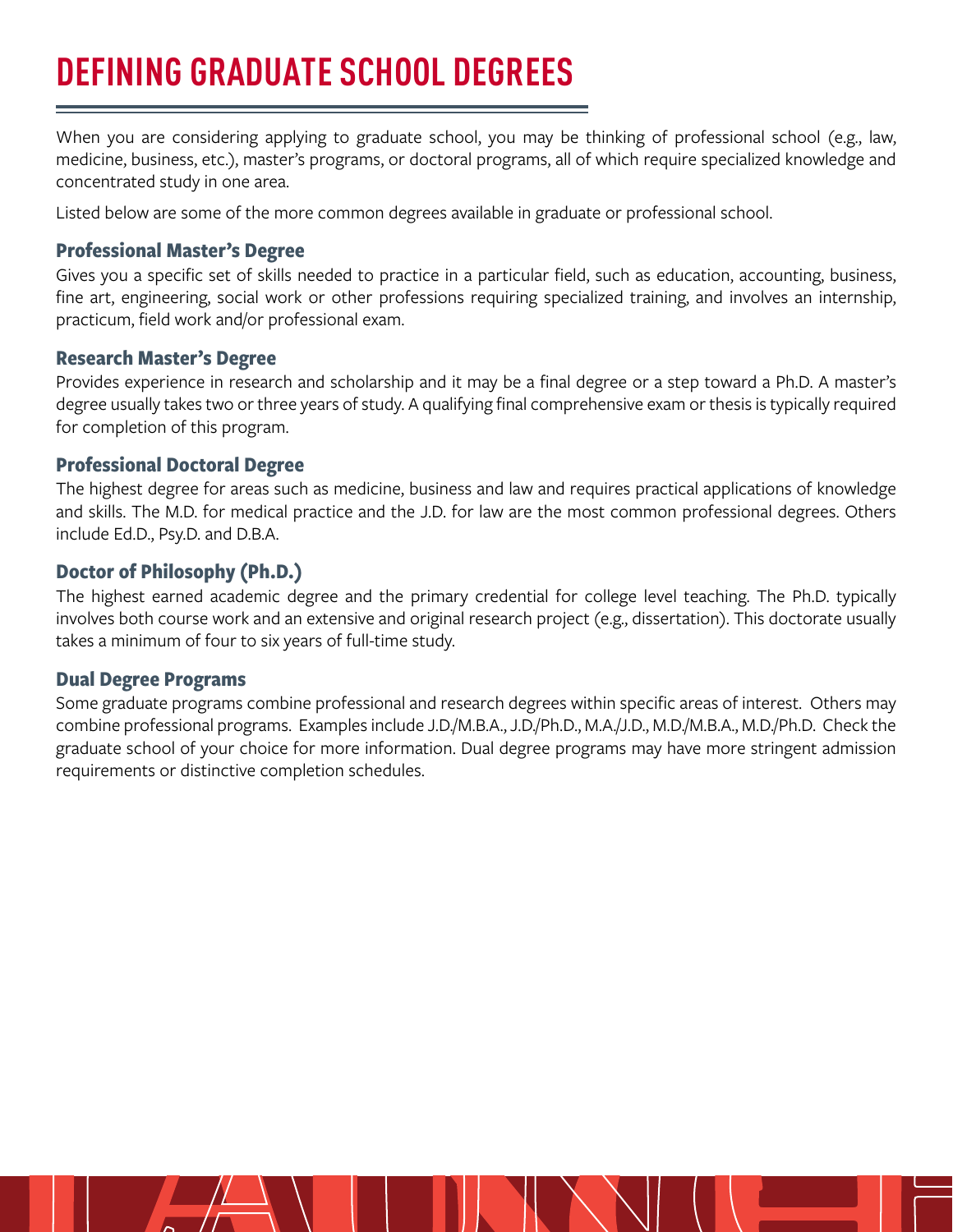# **DECIDING IF YOU SHOULD ATTEND NOW OR LATER**

It is common to need more time to clarify your professional goals. A frequently asked question about graduate school is "Should I attend now or later"? Listed below are some advantages and disadvantages of pursuing a graduate degree immediately after graduation. It is highly recommended to speak with faculty advisors, alumni, admission program representatives, and those currently enrolled in programs of interest, in order to assess the path that will best meet your goals. Below are some of the pros and cons of pursuing a graduate or professional degree immediately after your undergraduate studies.

# Advantages of Pursuing a Graduate Degree

#### **Immediately After Graduation**

- ▶ As an undergraduate, you will have access to several graduate program resources and events, however, the Knowlton Center staff will assist you after you graduate.
- ▶ Faculty members will be more likely to remember your recent achievements for recommendation purposes. Do keep in touch with strong recommenders should you decide to delay.
- ▶ Commitment to the academic lifestyle and good study habits should be firmly established.
- Some programs prefer to recruit students directly from undergraduate programs.
- ▶ Scheduling and preparation for standardized tests may fit with existing study schedules.
- ▶ Personal, financial, and geographic commitments may be minimal at this time.
- ▶ For those who enjoy research and studying, these opportunities continue immediately.

#### **Delaying Enrollment**

- ▶ Many graduate schools tend to be more selective in their admission process. Delaying enrollment may strengthen your focus and your ability to articulate long-term plans for your degree.
- ▶ Some schools (particularly MBA programs) may require or prefer a few years of work experience, as that provides an individual with more knowledge on which to base their decisions.
- ▶ The risk of academic burnout may be reduced.
- Your financial position may be stronger than as an undergraduate.

#### **Additional Questions to Consider**

- ▶ Would related work experience help you clarify ambiguous career goals?
- ▶ Will you change your career goals after a taste of the working world?
- ▶ How much do you know about your chosen field? Have you completed internships and/or talked extensively to those who work in the field?
- ▶ Would work experience enhance your application?
- Would you have difficulty readjusting to student life after a break?

If you are uncertain about your field of study or whether it would be advantageous to gain work experience and/or take some time off, it may be a good idea to delay graduate school. If you decide to postpone graduate study but plan to begin a program within three to five years, you may want to take the appropriate standardized tests during your senior year of college, or shortly after, as scores on most of these tests are generally valid for up to five years.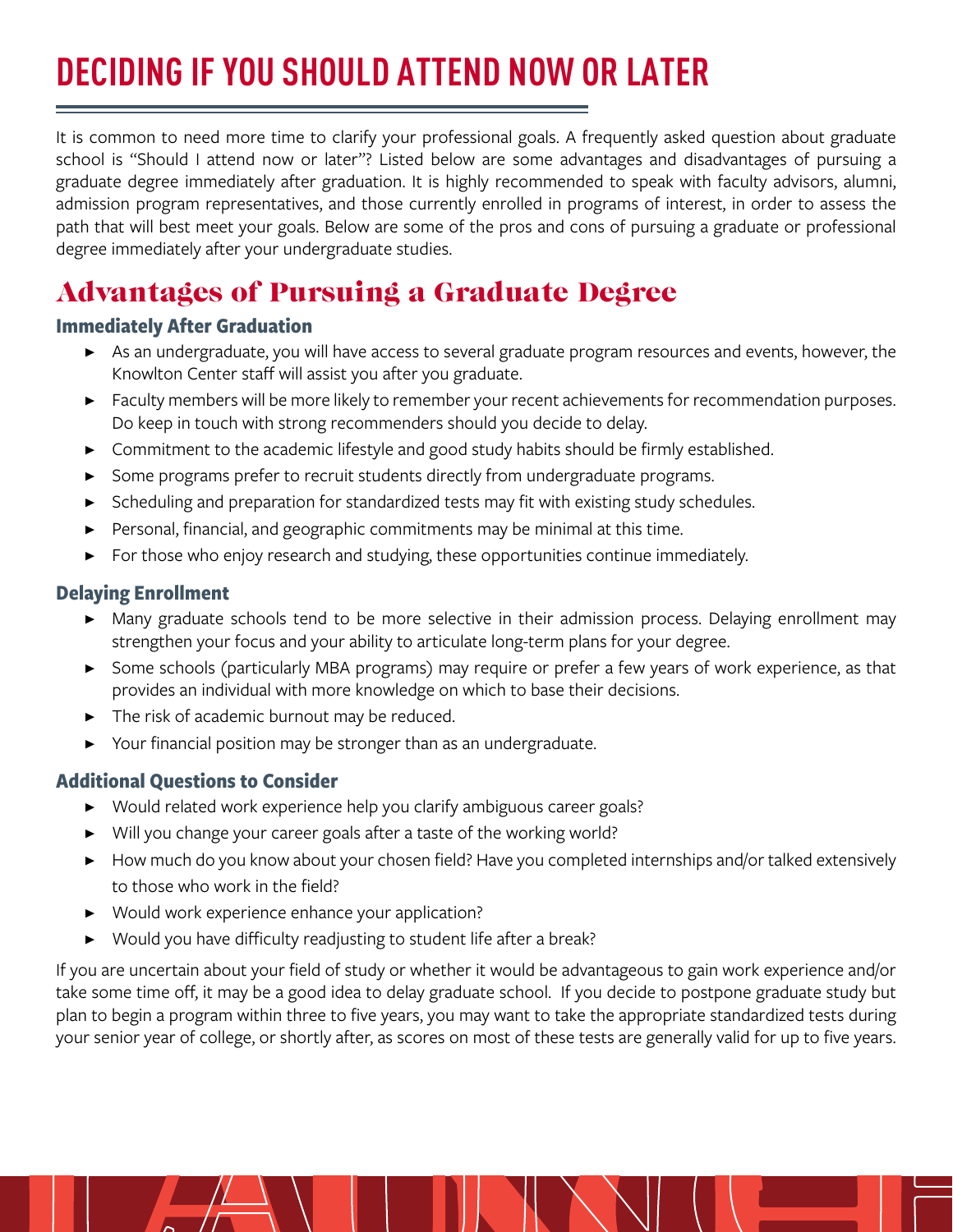# **RESEARCHING & EVALUATING GRADUATE SCHOOLS**

Institutions and departments may vary greatly in programs available, size of the program, cost, facilities, faculty interests, reputation, and program requirements. Matching your own abilities and personal requirements against varying factors is an important task in selecting the institutions to which you want to apply.

You should take the following factors and questions into consideration as you research and evaluate various graduate programs:

#### **Admissions and Requirements**

What are the admissions requirements? Do you have the test scores, courses, research and experience required for the program? Which type of students does the program attract? Some programs require demonstrated knowledge of foreign languages, but other universities may permit a substitute for a foreign language (e.g., knowledge of a programming language). Similarly, you will want to learn about research options and whether a thesis and/or comprehensive examination is required at the master's degree level.

#### **Size, Programs, Facilities and Geographic Location**

How large is the institution and the department? The number of students, and particularly the student/faculty ratio, will affect the amount of individual attention you will receive. Do opportunities exist for specialization in areas of your own interest? Do the research facilities suit your needs? The climate, the political and social temper of an institution, and its setting (whether urban or in a smaller community) are all worth considering.

#### **Financial Aid**

The amount of financial aid awarded will vary by student and by institution. The reasons may have as much to do with university budgets as an applicant's merits. Keep in mind that while awards may vary, graduate financial aid is often based on merit, not need.

#### **Faculty**

Who are the faculty? Are there specific people conducting the type of research in which you are interested? What have they published? Are you able to contact the faculty members?

#### **Philosophy**

What is the average length of time spent in the program? Do opportunities exist for specialization in areas of your own interest? Some institutions may approach the subject matter theoretically where others may be more pragmatic in their approach.

#### **Residence Requirements**

How much time must you spend taking courses at a particular institution in order to earn your advanced degree? If you are at a public university, residence requirements also determine whether you pay in-state tuition. Many state universities are required to give preference to in-state applicants.

#### **Available Experience and Career Support**

Are there opportunities for teaching, research or assistantships? Will you receive assistance in your job search upon graduation? Check with the career center at each institution to learn which types of employers express interest in graduates of the department you're considering. What is their employment rate and where do graduates go after graduation? What are alumni doing now?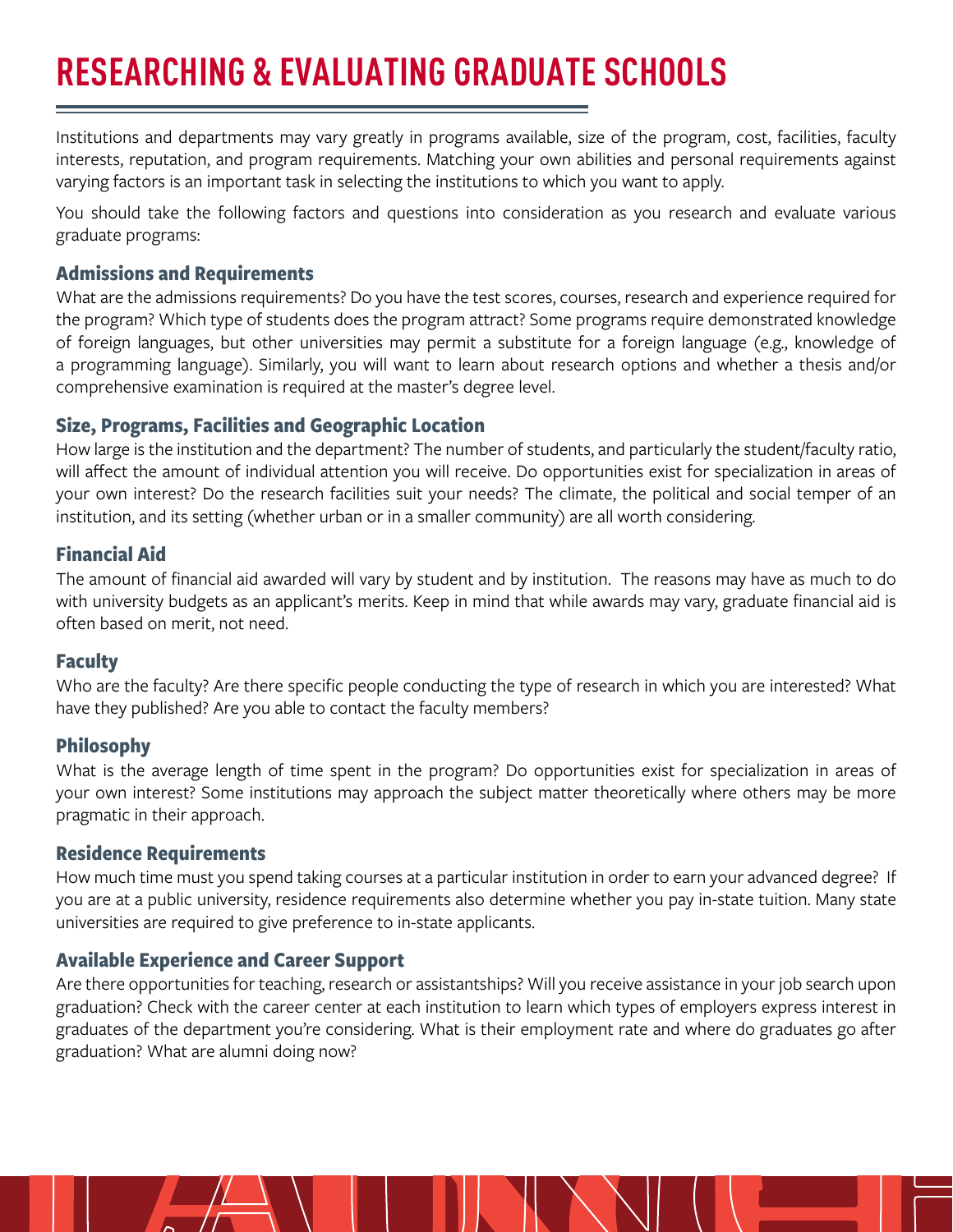## Research Tools

#### **Peterson's Graduate Programs Directory**

Profiles of more than 1,500 accredited institutions offering master's and/or doctoral programs of over 300 disciplines in the U.S. and Canada. Profiles include general institutional information, a directory of institutional offerings, academic contact persons, and a listing of departmental faculty and their research interests.

▶ Website: *[www.petersons.com](http://www.petersons.com)*

#### **Comprehensive Online Guides**

- ▶ Graduate School Guide: *[www.graduateguide.com](http://www.graduateguide.com)*
- ▶ GradSchools.com: *[www.gradschools.com](http://www.gradschools.com)*
- ▶ Princeton Review: *[www.princetonreview.com/grad-school](http://www.princetonreview.com/grad-school)*

#### **Medical School Admissions Requirements**

A publication by the Association of American Medical Colleges that provides listings of U.S. and Canadian Allopathic (MD) medical schools with information and advice about applications and financial aid. This guide is available online.

▶ Website: *[www.aamc.org](http://www.aamc.org)*

#### **Osteopathic Medical College Information Book**

A publication produced yearly by the American Association of Colleges of Osteopathic Medicine. It provides information on every U.S. accredited Osteopathic (DO) medical program.

▶ Website: *[www.aacom.org](http://www.aacom.org)*

#### **MBA Explorer**

The official GMAT website, offering test information, MBA program search tools, financing resources, a recruiting calendar, advice for those considering programs, and more.

▶ Website: *[www.mba.com/us](http://www.mba.com/us)*

#### **The Law School Admission Council**

The official LSAT registration source. The LSAC also provides free sample LSAT exams, access to the Candidate Referral Service (CRS), Credential Assembly Service (CAS), Law School Forums, diversity initiatives and additional test preparation resources.

▶ Website: *[www.lsac.org](http://www.lsac.org)*

#### **Graduate School Rankings**

Consider using these rankings as a resource, and not as an absolute guide, to understanding how programs and academic institutions will best fit you and your needs.

▶ Website: *[www.usnews.com/best-graduate-schools](http://www.usnews.com/best-graduate-schools)*

#### **Faculty and Alumni**

The numerical rankings assigned to various school programs are based on several different criteria and should not be taken as the final consensus. Discuss plans with alumni and faculty as well. Ask which institutions would be most appropriate for meeting your goals. In addition, visit the Denison Difference for post-graduate survey data (programs and schools attended by recent graduates). Remember, the advice and rankings provided by others are useful, but it is important to establish your own personal criteria to compare graduate schools.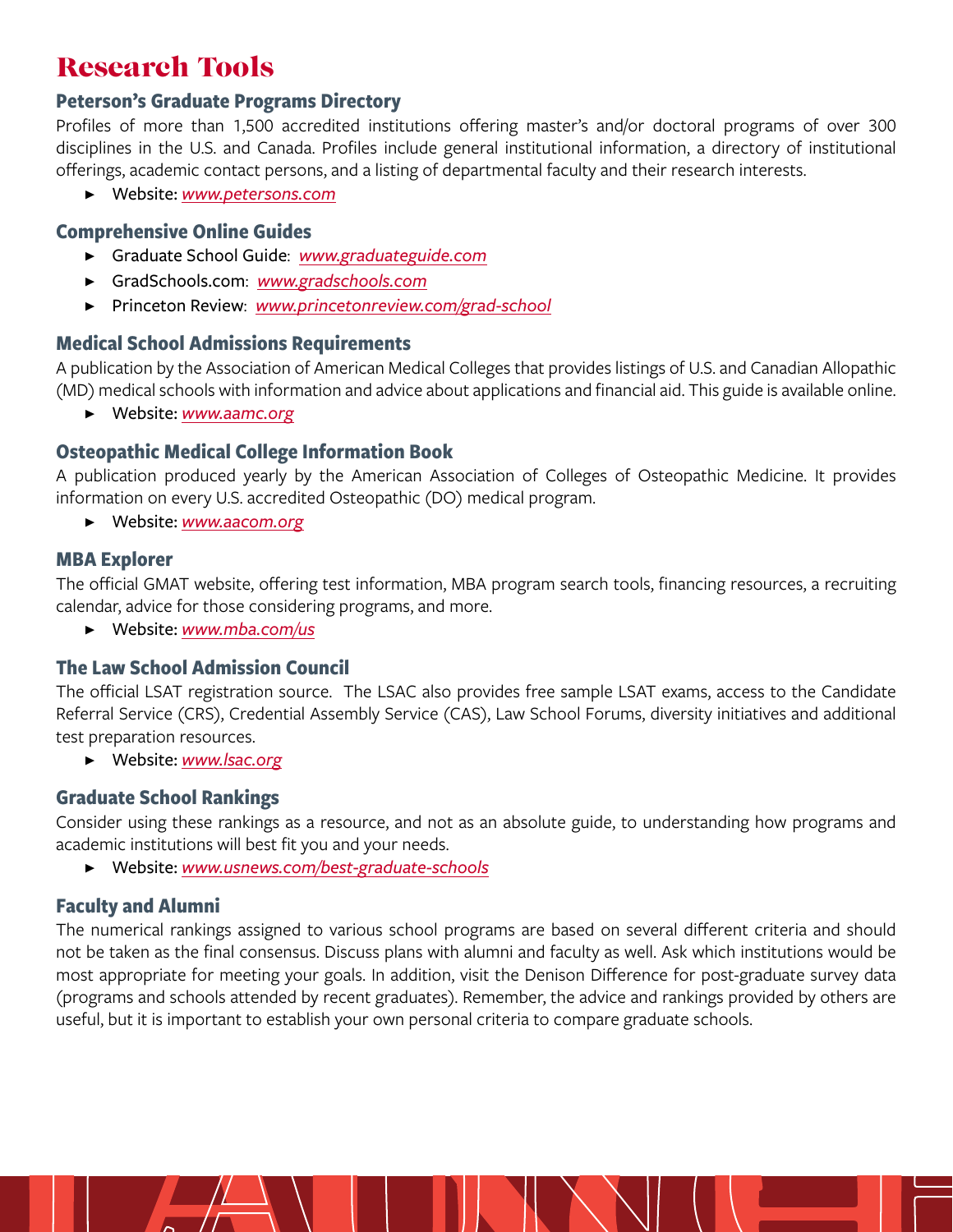# **APPLYING TO GRADUATE SCHOOL**

Formal applications vary from one institution to the next, but each usually consists of the following:

- Application essay/Personal statement
- ▶ Graduate admissions test scores
- ▶ Letters of recommendation
- ▶ Official transcripts
- ▶ Application fee
- Separate financial aid application
- ▶ Résumé or CV (Curriculum Vitae)

As you research each institution, keep records noting admission requirements and application deadlines. It is very important to note each program's distinct instructions and requirements such as a research statement showcasing your research interests. Some graduate programs require a personal interview; most require a nonrefundable application fee of \$40 - \$120 (which may limit the number of schools to which you will apply).

Applications are usually referred to an admission committee for the particular program or school for which you are applying. This faculty committee reviews your application, reaches a decision, and makes a recommendation to the dean or the associate dean of the graduate school. In either type of school, the candidates that show strength in a combination of the requirements—academic preparation, test scores, personal statement and recommendations have the best chance for selection. Follow up with the school to make sure your application is complete (leave enough time to follow up on a letter of recommendation or request for additional information if needed).

# Application Forms

All application forms, whether hard copy or online, should be completed in a thoroughly professional manner. Carefully follow instructions. Be aware of application deadlines listed in graduate school bulletins. If admissions are handled on a rolling basis (i.e., qualified applicants are accepted as they apply), it is to your advantage to apply at the earliest possible date (when you have a strong application) in order to show your enthusiasm and give them more time to evaluate your application. An early application is also an advantage if you are applying for financial aid. Law school, medical school, and many healthcare professional programs have centralized applications.

## **Transcripts**

All transcripts must be official; that is, transcripts must be sent to admission offices directly from the Office of the Registrar. If you receive your transcript first and then send it, there is no proof that it is official and therefore it will be considered invalid. For additional information on transcripts, contact the Office of the Registrar.

# Résumé or Curriculum Vitae (CV)

Many graduate school applications require either a curriculum vitae (CV), or a résumé. While a résumé typically consists of one or two pages, a CV is often much longer and includes all academic activities and achievements, research and publications, and other relevant information. You want graduate schools to have the most complete image of you as possible, and a CV can include information that might not fit in other sections of the application. Once you have put together your résumé or CV, we encourage you to have a Career Coach in the Knowlton Center review it for formatting suggestions, targeted content, and errors.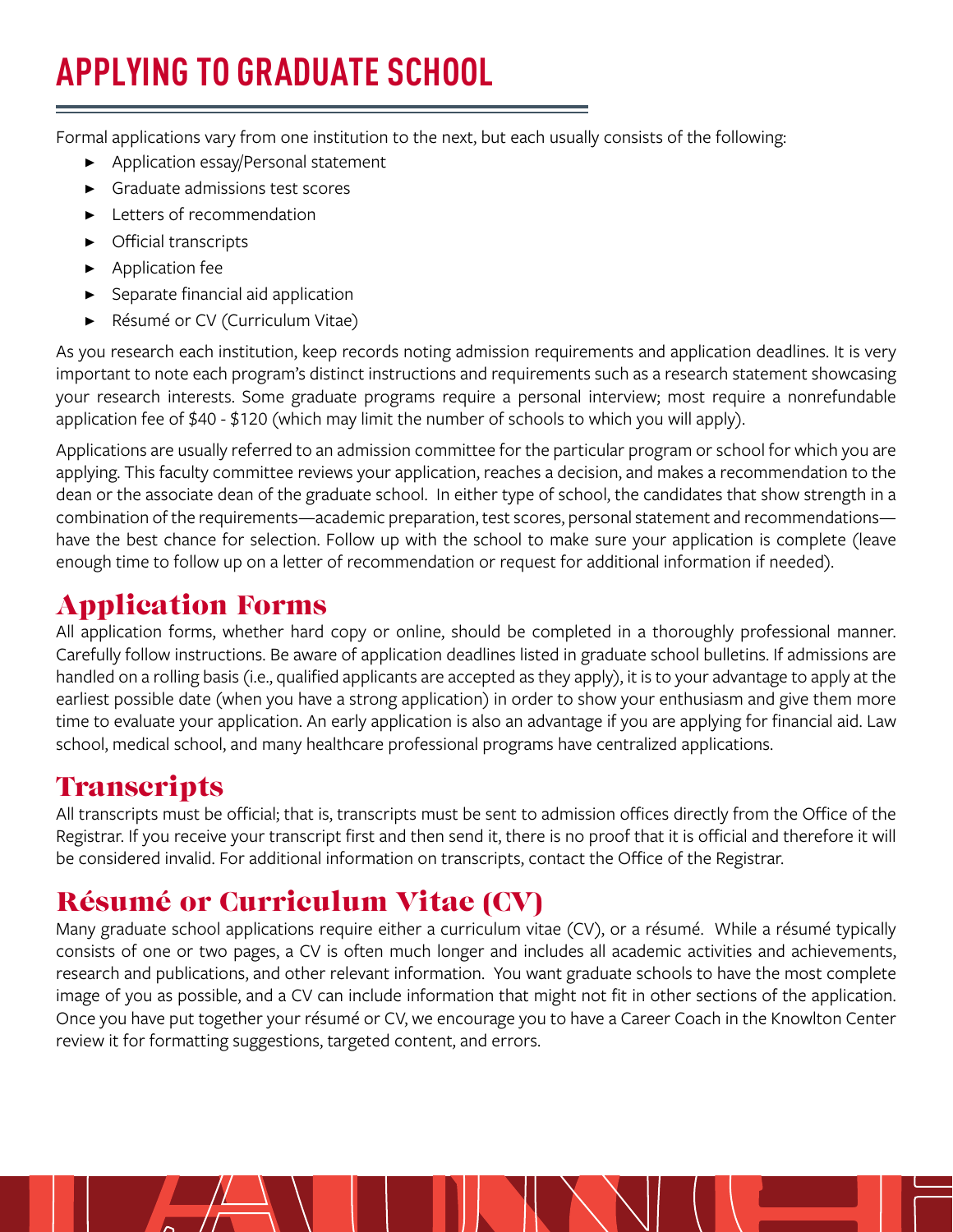# Application Essay

Most institutions will ask that you submit a statement of purpose or personal statement in addition to basic data requested on the application. Personal statements provide you with the opportunity to supplement standard application materials with your own goals and objectives with respect to the program; therefore, they should not be taken lightly.

Typically, programs will offer suggestions on items to consider, such as your reasons for applying in relation to personal goals and professional expectations. Good grammar and writing styles are extremely important. Before writing anything, stop and consider what your reader might be looking for; the general directories or other documents contained in the application may give you an indication of this. Do not hesitate to seek help from faculty members and the Knowlton Center in preparing your personal statement or other application materials. Admission committees may be trying to evaluate a number of things from your statement, including the following:

- ▶ Motivation and commitment
- ▶ Expectations and goals
- ▶ Educational background
- ▶ Reasons for deciding to pursue graduate education in a particular field and at a particular institution
- ▶ Writing ability
- ▶ Major areas of interest
- ▶ Research or work experience
- Personal uniqueness what you would add to the diversity of the entering class
- ▶ Maturity

## Letters of Recommendation

Most institutions will request between two and four letters of recommendation on your behalf. Some programs, especially within healthcare, will require a letter of recommendation from a practitioner in the field. As with application forms and test dates, it is important to pay close attention to application deadlines and requirements, so you may contact the appropriate people whom you wish to write letters well in advance of the deadline date.

Letters of recommendation are useful to graduate admission committees only if the letters tell them something about you that is not particularly evident in the rest of your application packet. It is best to obtain recommendations from those persons qualified to evaluate your academic and/or work potential and performance based on personal observation.

You may also wish to obtain a recommendation from a professor in an unrelated discipline in order to show the breadth of your academic interests. It is essential that the reference person know you well enough that he or she can make a good assessment of your academic and work abilities.

After you have made a decision on whom to ask, schedule a meeting and explain your graduate school plans, why you are asking them for a reference and set a timeline. You should allow a minimum of three weeks for letter writing. Be prepared to share your résumé or CV, your personal statement and a short note thanking them and reminding them of the specific reason you are asking for their recommendation. When you are submitting your application, you will be asked whether or not you wish to waive your rights to view your letter once submitted. In general, it is customary to waive your rights, so that you signal trust in your recommender. If you wish to discuss this further, make an appointment with a Career Coach in the Knowlton Center.

Once you have confirmation of a submitted letter, send a "Thank-you" note or email to each recommender. Lastly, be sure to follow up with your recommenders to let them know of your acceptance.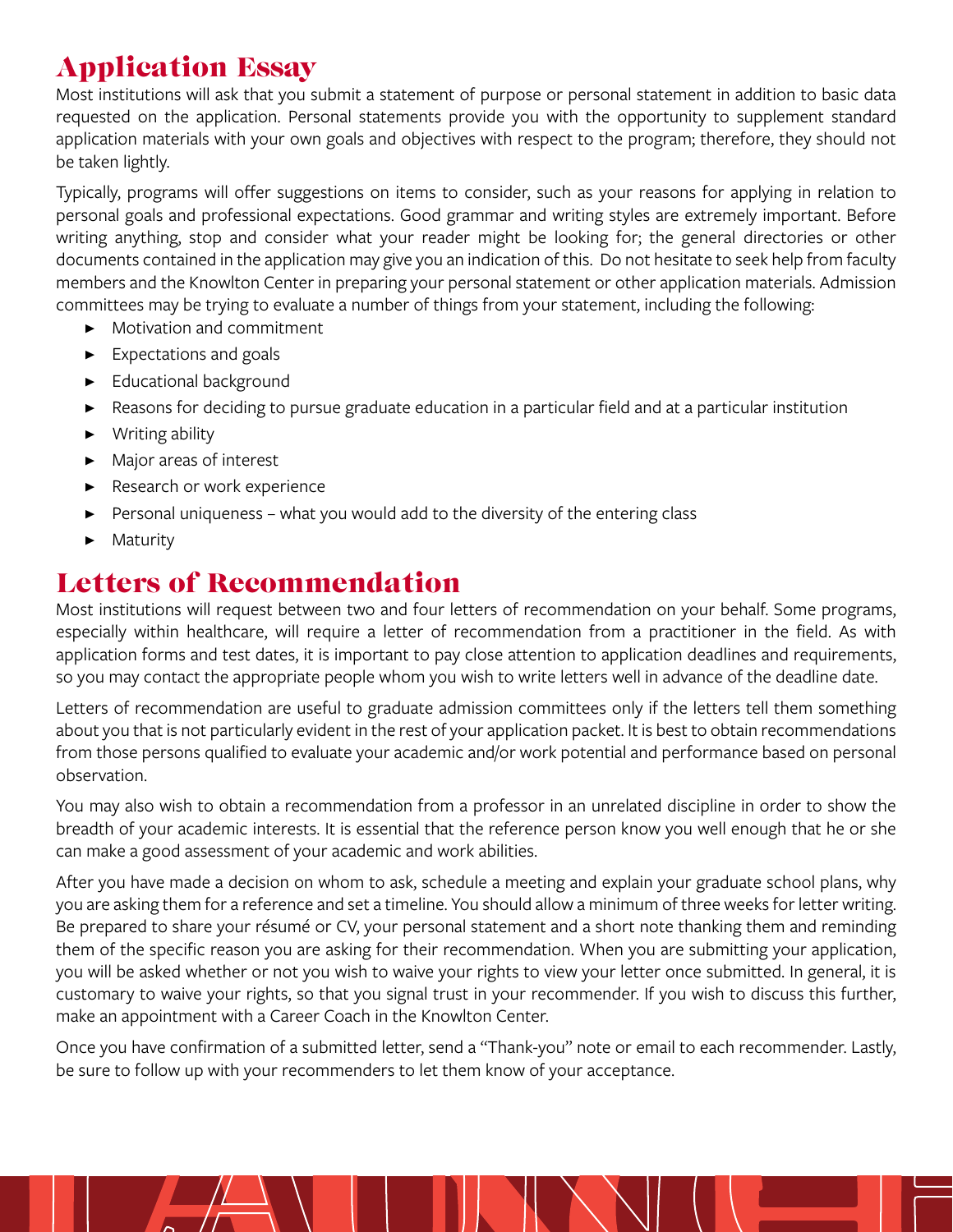# **GRADUATE ADMISSION TESTS**

Most graduate and professional schools require that you take one or more standardized examinations before they decide upon your application for admission. Those wishing to enter a graduate program in the fall should plan to take a test up to a year in advance. Remember that test registration deadlines are often well in advance of the actual test dates. Research how long tests scores are valid for your particular field and exam.

If you receive accommodations at Denison, many tests also have a process for applying for accommodations. Those with disabilities and health-related needs can be provided services and reasonable, appropriate accommodations given the purpose of the test. Research your options well in advance of when you plan to take a standardized test. Also, if you have financial concerns about test registration fees, look at fee waivers and fee assistance programs on the test registration website. Listed below are the commonly required examinations:

## **GRE**

The Graduate Record Examination (GRE), measures analytical, verbal, quantitative, and writing ability. There are two versions of the GRE; the General GRE and the GRE Subject Test (an examination in a major field of study and typically given only a few times a year). Graduate schools may require one or both versions of the test. Visit *[www.ets.org/gre](http://www.ets.org/gre)*, for more information.

## **GMAT**

The Graduate Management Admission Test is a requirement to assess students planning to attend management and business schools. Some schools may substitute the GRE. For moreinformation, visit *[www.mba.com/gmat](http://www.mba.com/gmat)*.

## LSAT

The Law School Admissions Test is a requirement for law school. Interested students should also complete the Credential Assembly Service (CAS). Some Law Schools now accept the GRE. For more information, visit *[www.lsat.org/lsat](http://www.lsat.org/lsat)*.

## **MCAT**

The Medical College Admission Test, used for admission to medical school, assesses knowledge of natural, behavioral, and social science concepts and principles prerequisite to the study of medicine. Visit *[www.ama.org/mcat](http://www.aamc.org/mcat)*, for details.

## DAT

The Dental Admission Test is a requirement for admission to dental school and consists of four tests on the Survey of the Natural Sciences, Perceptual Ability, Reading Comprehension, and Quantitative Reasoning. Visit *[www.ada.org/dat](http://www.ada.org/dat)*, for more information.

#### PCAT

The Pharmacy College Admission Test is a requirement for admission to pharmacy school and measures general academic ability and scientific knowledge necessary for the commencement of pharmaceutical education. For more information, visit *[www.pcatweb.info](http://www.pcatweb.info)*.

#### TOEFL

The Test of English as a Foreign Language evaluates English proficiency of students whose native language is not English by measuring your ability to use and understand English at the university level, and evaluates how well you combine your reading, listening, speaking and writing skills to perform academic tasks. For more information, visit *[www.ets.org/toefl](http://www.ets.org/toefl)*.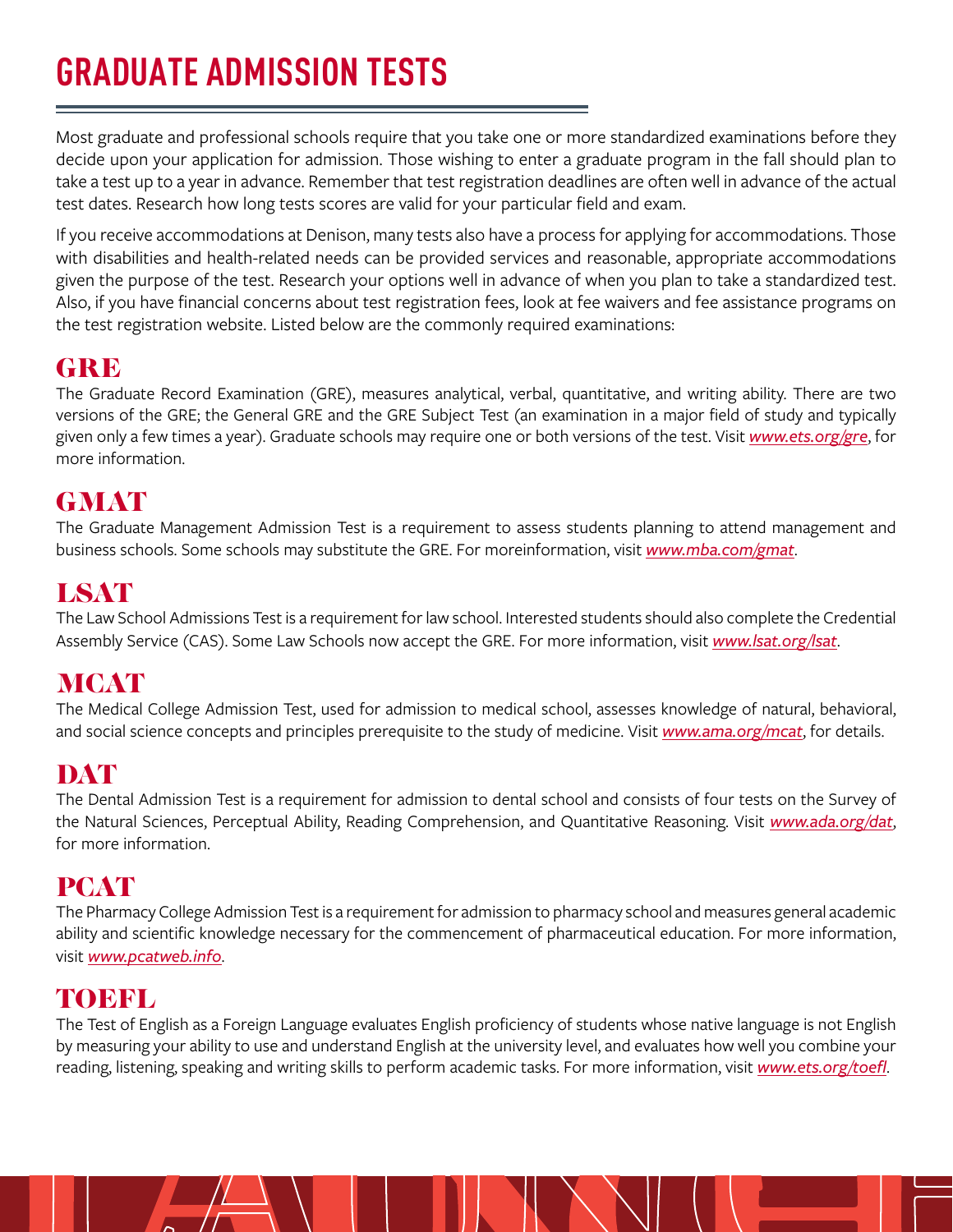# Test Preparation

You may wish to purchase a study guide for specific exams. These guides typically contain several practice tests based on different units of each examination, as well as "refresher" sections designed to assist in updating your skills in recall, judgment, and mathematics. Study guides and additional resources are available for check-out in the Knowlton Center.

Additionally, private "short courses", both online and in-person, exist to help applicants prepare for examinations such as the MCAT and LSAT. Before investing money in one of these services, it is advisable to thoroughly research them with faculty members or persons formerly enrolled in the services.

## Interview Preparation

An interview can be important for you to persuade an institution's admission officer or committee that you would be an excellent manager, doctor, lawyer, dentist, etc. Interviews are required by medical schools and often suggested by business schools and other programs. Interviewers will be interested in the way you think and approach problems and will probably concentrate on questions that enable them to assess your thinking skills, rather than questions that call upon your grasp of technical knowledge. Bear in mind that the interviewer is more interested in how you think than what you think. Schedule a mock interview with the Knowlton Center to prepare.

# Contact Programs Directly

Admission officials and faculty members at the institution you would like to attend can help you with questions you may have about the specific programs. Do not hesitate to contact them by phone, email, or even a personal visit. Admissions offices will take note of students who show an interest and making a good impression can also strengthen your candidacy. In some cases, a phone call can prevent you from making an unfortunate choice of an academic program, or strengthen your knowledge of the nuances of a particular graduate school.

# Research and Experience

It is highly recommended that you engage in research, either with your own independent project or as an assistant to a professor. Ask professors for suggestions. Research experience will be looked upon favorably by the application committee. Gain experience in your chosen field. Complete a summer internship, shadow a professional, and/or complete informational interviews with alumni contacts.

# GPA

Many graduate programs have minimum GPA requirements and others take GPA into consideration when evaluating applications. Maintaining a strong GPA throughout your academic career and researching particular program requirements can strengthen your application.

# Possible Red Flags/Concerns

If any portion of your application may raise concern, it is better to address it than leave the admissions committee guessing. Leverage your recommendations, personal statement, or addendum (if appropriate) to alleviate any concerns. Consult a Career Coach to discuss how to professionally and appropriately address these concerns.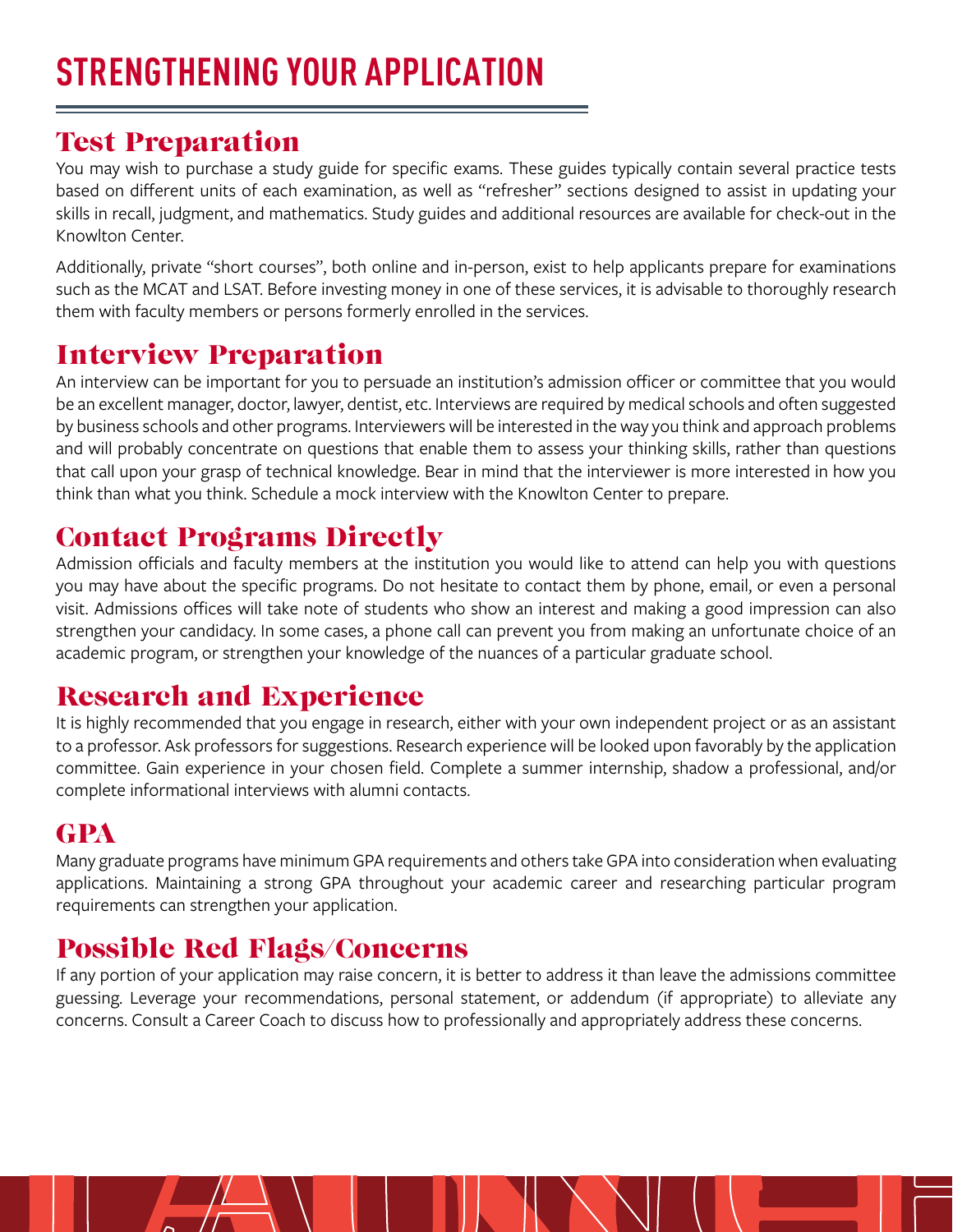# **GRADUATE SCHOOL: FINANCIAL CONSIDERATIONS**

Financial support to attend graduate/professional school is available from several sources. However, sources change continuously, and in the case of federal aid, the amount available is subject to change as it is regulated by current executive and legislative policy. Financial aid information can be found through catalogs, websites, and literature published by universities, government, and foundations. If you will require financial assistance, be sure to request a financial aid application at the same time you request an admission application. In most instances, you will be required to submit a completed copy of the Free Application for Federal Student Aid (FASFA).

Graduate school is a wonderful way to explore your intellectual interests, establish a network, and prepare yourself for career success. However, these benefits are not without a price tag. When considering graduate school, it is important to examine three key areas.

# 1. Understand Your Current Financial Situation

Undergraduate student loans are a reality for many, so before taking out more financial aid for grad school, it's important to know your current debt level and realistically consider how adding more debt will impact your livelihood post-graduation. While attending graduate school means deferring your loan payments, you still need to factor in the debt you'll ultimately possess. But you don't have to do this in isolation. Contact the Office of Financial Aid to learn about your current loans, or speak with Denison's Financial Wellness Coach about your overall financial health.

# 2. Understand the True Cost & Return on Investment

When examining graduate school options, the cost advertised by each school will not include every expense. When evaluating the true cost, consider:

- ▶ Tuition costs, plus the average number of semesters it takes to complete the degree. Note that there is often a difference between in-state tuition and out-of-state tuition.
- ▶ Cost of living in the city: most graduate schools do not provide housing or a meal plan, so you need to consider the costs of housing, food, transportation, and other necessities.
- ▶ Costs of books and materials.
- ▶ Some schools, particularly professional schools, will share the average amount of debt their graduates have from their program, which helps you determine how most students pay for their education at that school, with grants, scholarships, or loans.
- ▶ What kind of salary can you expect upon graduation? You want to be asking this question up front so you can realistically calculate what you are willing to spend and how quickly you will be able to pay off student loans you have from undergrad or graduate school. Start your research on websites such as *[Occupational](https://www.bls.gov/ooh/) [Outlook Handbook](https://www.bls.gov/ooh/)* and *[PayScale.com](https://www.payscale.com/)*.

# 3. Understand Funding Options

Depending on the program type and the school, a variety of funding options may be available to you.

#### **Scholarships and Grants**

These tend to be less common in the graduate school process, but you should still absolutely search for them.

- ▶ Check out large databases such as *[Peterson's Scholarship Search](https://www.petersons.com/scholarship-search.aspx)* where you can search for scholarships, grants, fellowships and more, by school, program, location, etc.
- Explore professional associations in your discipline, as many of them have scholarship funding opportunities available to prospective students.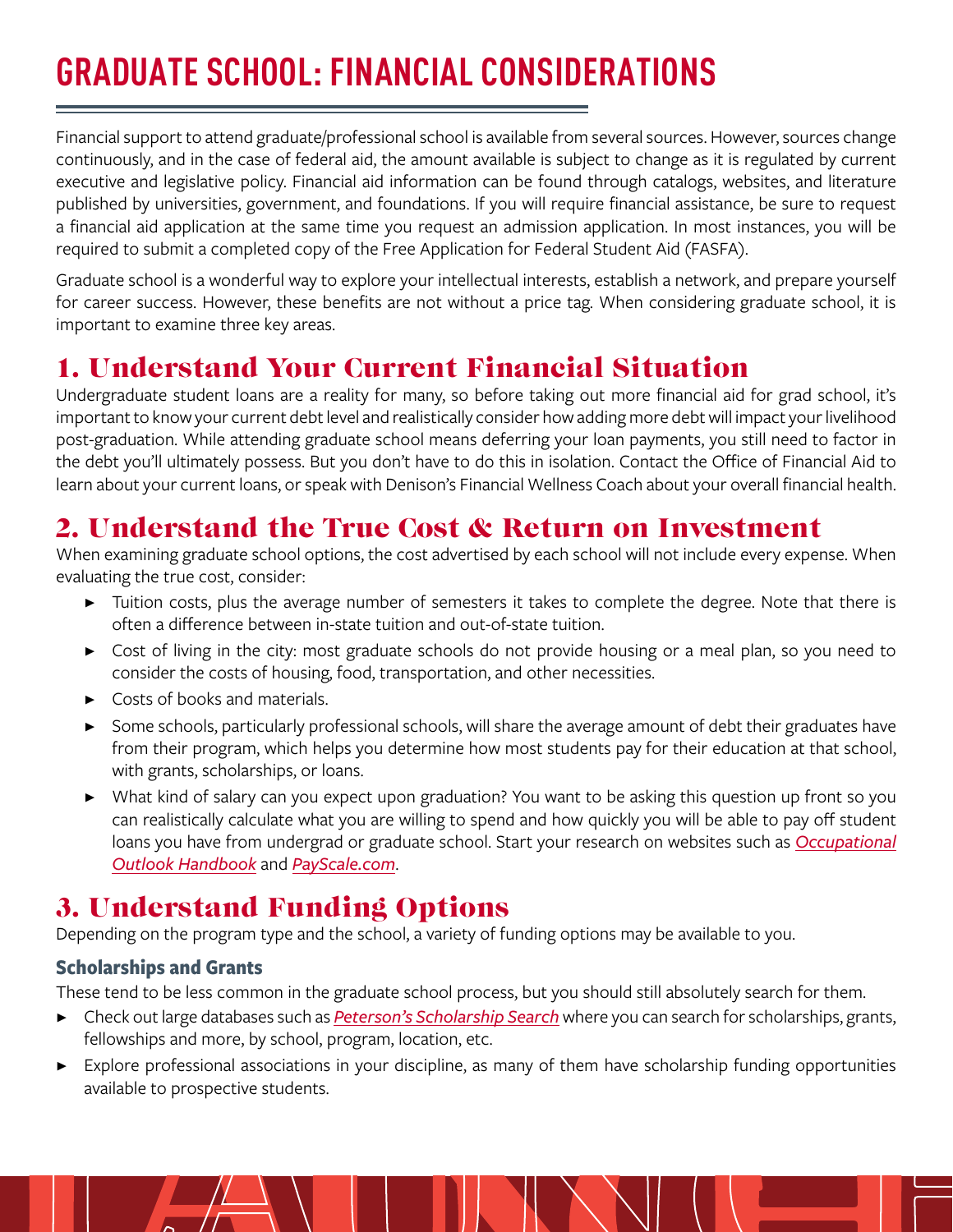#### **Fellowships**

- ▶ Fellowships are short-term opportunities that focus on the professional development and are sponsored by a specific organization seeking to expand leadership in their field.
- ▶ Check out the Lisska Center's database of *[Fellowships and Scholarships for Students](https://my.denison.edu/campus-resources/lisska-center-for-scholarly-engagement-formerly-the-gilpatrick-center/scholarships-and-fellowships)* on their MyDenison page to see if there are any that may apply to you!

#### **Assistantships**

- ▶ Assistantships commonly involve working for approximately 20-hour per week in exchange for tuition waivers, reimbursement or reduction and a living stipend.
	- ▷ Types of assistantships can include research, teaching, performance, or administrative.
- ▶ Assistantships are very common for doctoral graduate programs, and are occasionally available for master's level degree types.

#### **Employer Benefits**

- ▶ Some organizations provide financial incentives for their employees to pursue graduate school during or after working for their company.
- ▶ Several service organizations include these types of incentives, including *[City Year](https://www.cityyear.org/experience/benefits-resources/)*, *[Teach For America](https://www.teachforamerica.org/life-in-the-corps/salary-and-benefits)*, and *[AmeriCorps](https://www.nationalservice.gov/grants-funding/funding-resources)*.

#### **Student Loans**

▶ A variety of types of loans are available, but you will still fill out a *[Free Application for Federal Student Aid](https://studentaid.gov/) [\(FAFSA\)](https://studentaid.gov/)* form for graduate school.

#### **College Work-Study Program**

- ▶ Under this program, eligible undergraduate and graduate students are provided part-time employment opportunities.
- ▶ Generally, financial aid officials administer these programs, and they can explain application procedures in greater detail.

#### **Other Employment**

- ▶ University communities often provide good opportunities for part-time work.
- ▶ Check with the institution's financial aid office, or the chairperson of the department to which you are applying, regarding possible part-time employment opportunities in the local community.

Financial support of graduate education varies widely, so it is important to research the availability of financial aid throughout the admission process. Both the sources and amounts of financial aid are important considerations. Begin the process early to identify potential funding sources.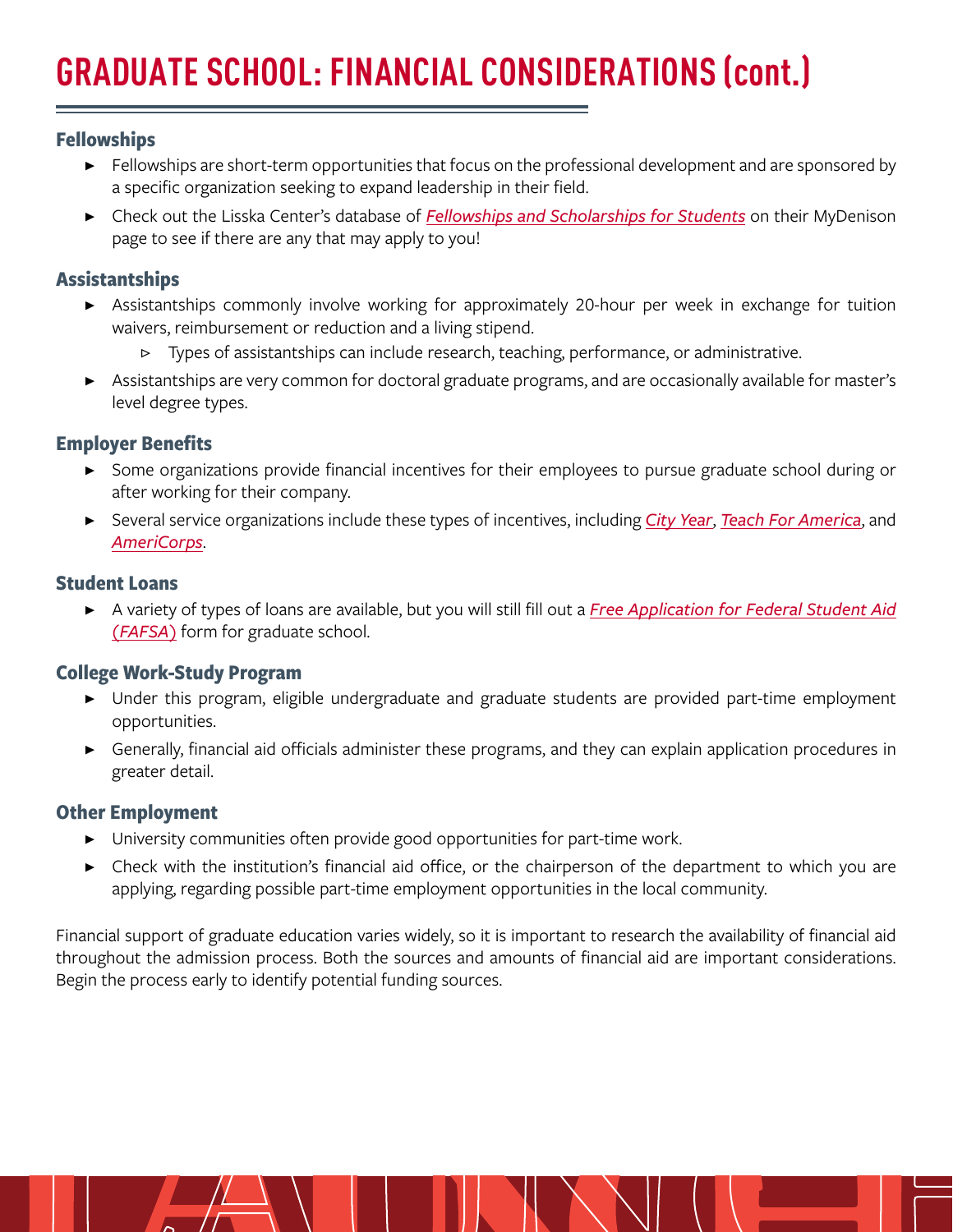# **GRADUATE SCHOOL TIMETABLE**

These time frames are approximate and are based upon a typical program with a December/January application deadline, so follow this general schedule to keep yourself on track. It is strongly recommended you check the deadlines for your schools of interest and adjust accordingly as program deadlines may have earlier, later, rolling, or spring admittance deadlines.

| <b>JUNIOR YEAR</b>                            |                                                                                                                                                                                                                                                                                                                                                                                                                                                                                                                                                                                                                                                                                     |  |  |  |  |  |  |
|-----------------------------------------------|-------------------------------------------------------------------------------------------------------------------------------------------------------------------------------------------------------------------------------------------------------------------------------------------------------------------------------------------------------------------------------------------------------------------------------------------------------------------------------------------------------------------------------------------------------------------------------------------------------------------------------------------------------------------------------------|--|--|--|--|--|--|
| <b>Time of Year</b>                           | <b>Preparation Plans</b>                                                                                                                                                                                                                                                                                                                                                                                                                                                                                                                                                                                                                                                            |  |  |  |  |  |  |
| Fall, Spring,<br>& Summer<br><b>Semesters</b> | Make an appointment with the Knowlton Center, especially for specialized and professional programs<br>▶<br>Browse resources and guides to graduate programs<br>▶<br>Contact admissions offices and programs to request information<br>▶<br>Determine test requirements, dates, application requirements, and deadlines<br>▶<br>Consult with counselors, faculty members, and Denison alumni<br>▶<br>Prepare for exams: utilize practice tests and Knowlton Center resources<br>▶<br>Research national scholarships and determine your financial needs<br>▶<br>Take standardized exams<br>▶<br>Outline or draft your Personal Statement, Essay, Statement of Purpose, or Résumé<br>▶ |  |  |  |  |  |  |

| <b>SENIOR YEAR</b>                   |                                                                                                                                                                                                                                                                                                                                                                                                                                                                                                                                |  |  |  |  |  |
|--------------------------------------|--------------------------------------------------------------------------------------------------------------------------------------------------------------------------------------------------------------------------------------------------------------------------------------------------------------------------------------------------------------------------------------------------------------------------------------------------------------------------------------------------------------------------------|--|--|--|--|--|
| <b>Time of Year</b>                  | <b>Preparation Plans</b>                                                                                                                                                                                                                                                                                                                                                                                                                                                                                                       |  |  |  |  |  |
| September<br>&<br>October            | Take standardized exams (if you have not already)<br>▶<br>Write a draft of application documents<br>▶<br>Utilize the Knowlton Center and other resources for review of application documents<br>▶<br>Research financial aid sources, fellowships, and assistantships<br>▶<br>Request recommendations early from faculty members<br>▶<br>Apply for fellowships, grants and assistantships<br>▶                                                                                                                                  |  |  |  |  |  |
| November<br>&.<br>December           | Order official transcripts from the Office of the Registrar<br>▶<br>Ask the Registrar to send a transcript with your fall term grades in time to meet the deadlines<br>▶<br>Finalize personal statement/essay<br>Submit your applications-even if deadlines are later, it is good to get applications in early-fellowship<br>▶<br>deadlines may follow a separate schedule                                                                                                                                                     |  |  |  |  |  |
| December, January,<br>&.<br>February | Contact schools about the possibility of visiting or schedule interviews<br>▶<br>Complete appropriate financial aid forms -if you are applying for need- based aid, you may have to<br>▶<br>file a copy of your federal tax return<br>Contact schools at least two weeks before the deadline to make sure your applications are complete<br>▶                                                                                                                                                                                  |  |  |  |  |  |
| March<br>&<br>April                  | Discuss acceptances, rejections, and other career options with a faculty member or a Knowlton<br>▶<br>Center Career Coach<br>If you would like to defer enrollment one or two years, contact your graduate department, many<br>▶<br>programs may not offer deferral options. If you are rejected, it may be helpful to contact the school<br>and discuss the reasons for your rejection to learn suggestions on how to get admitted in the future<br>Send thank you notes to people who wrote your recommendations or assisted |  |  |  |  |  |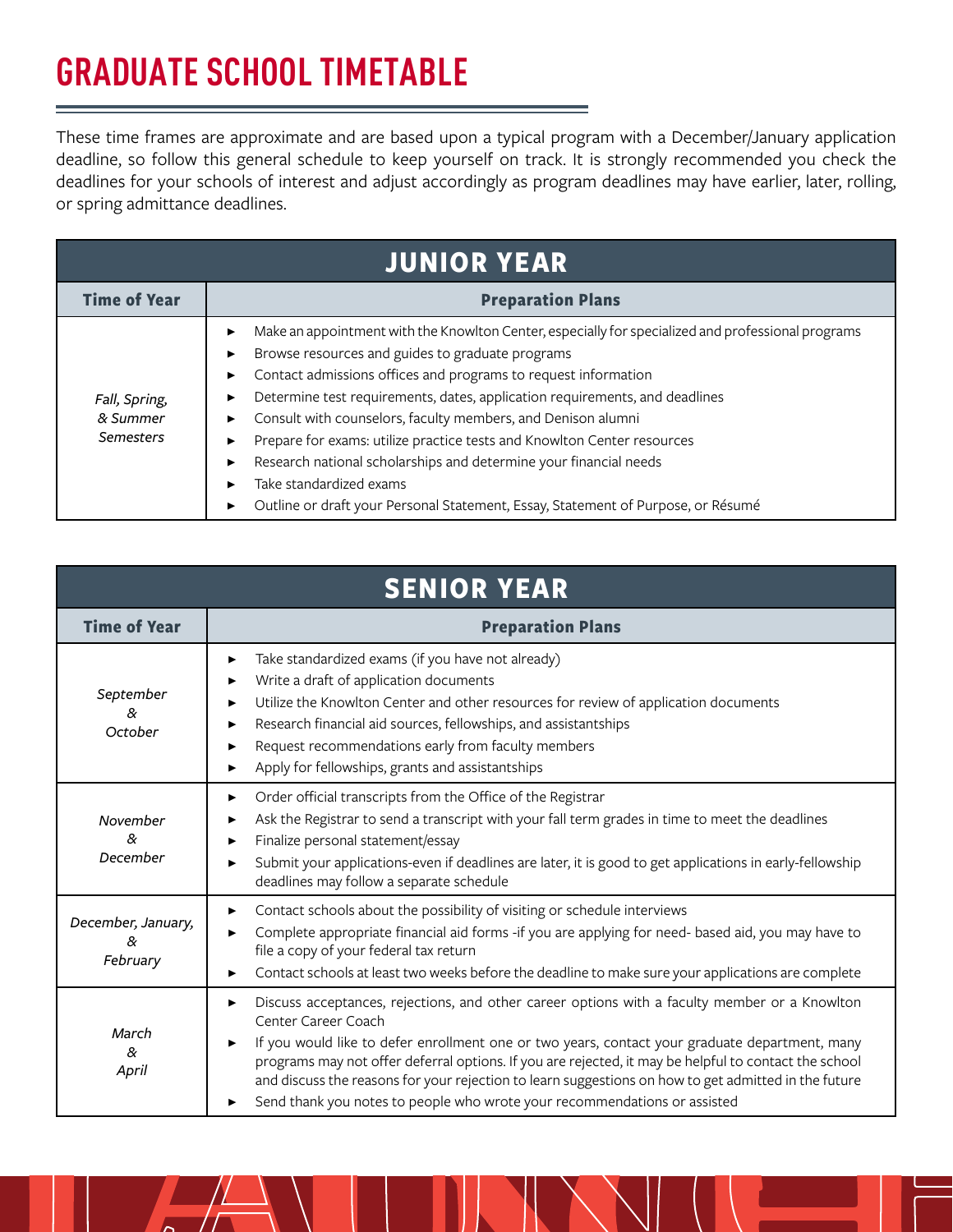# **POTENTIAL GRADUATE SCHOOL INTERVIEW QUESTIONS**

Some graduate and professional schools require applicants to go through a formal interview process, similar to a job interview. If your program requires an interview, make sure you know yourself well (i.e., your interests, skills, accomplishments, etc.), and that you have conducted thorough research on the program and institution.

In preparation for your interview, here are some common questions that applicants are asked during graduate school admission interviews:

- ▶ *Tell me about yourself.*
- ▶ *What are your strengths and weaknesses?*
- ▶ *What are your plans if you are not accepted into graduate school?*
- ▶ *Why did you choose this career path?*
- ▶ *What do you know about our program?*
- ▶ *Why did you choose to apply to our program?*
- ▶ *What other schools are you considering?*
- ▶ *Why are you interested in this particular degree?*
- ▶ *What research interests do you have?*
- ▶ *In what ways have your previous experiences prepared you for graduate study in our program?*
- ▶ *What do you believe your greatest challenge will be if you are accepted into this program?*
- ▶ *Which courses did you enjoy the most during your undergraduate studies? The least? Why?*
- ▶ *Describe any research project on which you worked. What was the purpose of the project and what was your role in the project?*
- ▶ *How would your professors describe you?*
- ▶ *How will you be able to make a contribution to this field?*
- ▶ *Explain a situation in which you had a conflict and how you managed to resolve it. What would you do differently and why?*
- ▶ *Describe your greatest accomplishment.*
- ▶ *Tell me about your experience in this field. What was your contribution? What challenges did you face?*
- ▶ *What are your career goals? How will this program help you achieve your goals?*
- ▶ *How do you intend to finance your education?*
- ▶ *What skills would you bring to the program? How will you help your mentor in his or her research?*
- ▶ *What are some of your hobbies? What do you enjoy doing in your spare time?*

You should also be prepared to ask questions that indicate you have done your research on the program and academic institution; graduate school admissions recruiters want to see that you are genuinely interested in attending their institution. You should treat this interview just as you would if you were interviewing for a job; dress appropriately, arrive on time and prepared, bring a padfolio to take notes, and turn off your cell phone.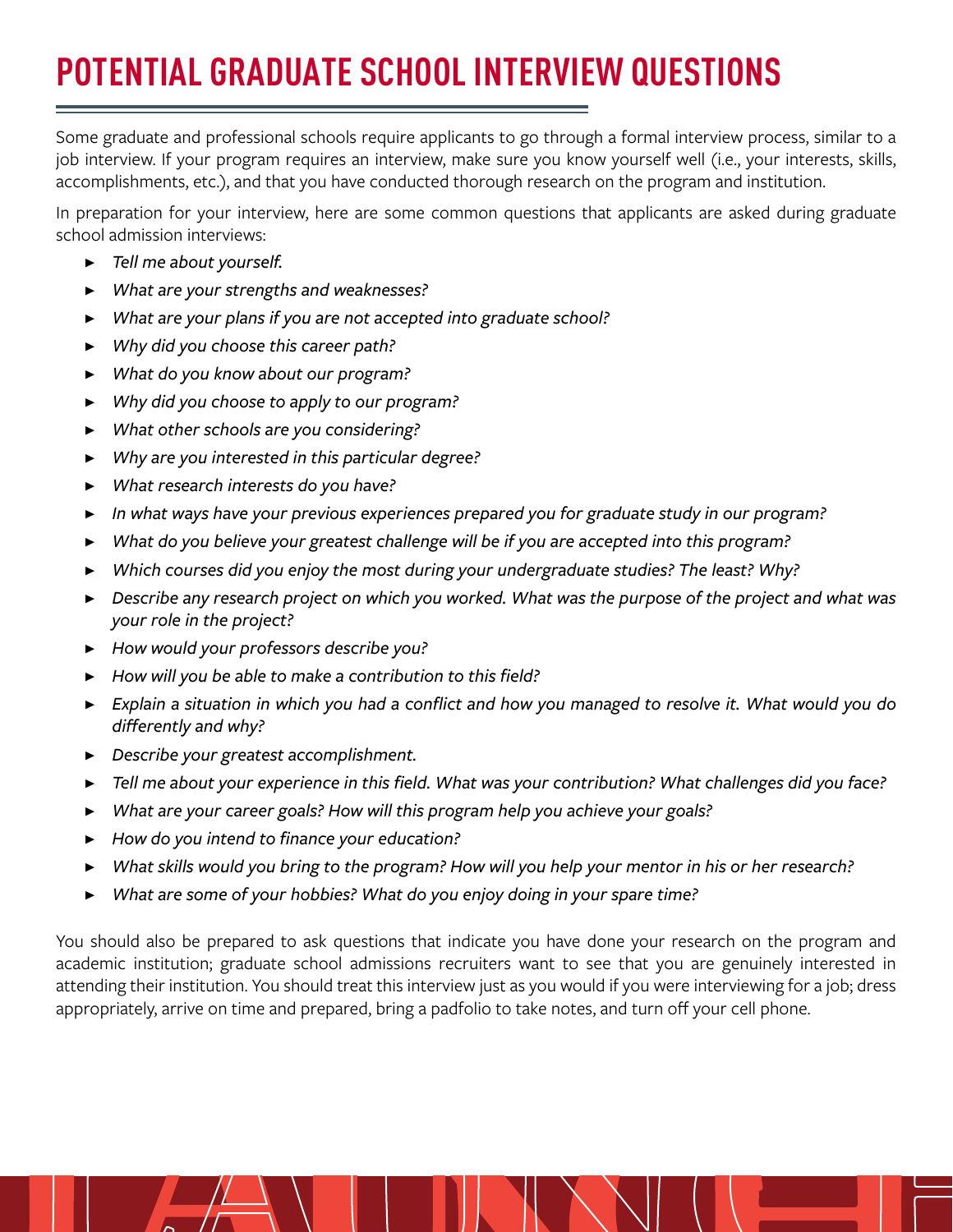In addition to the services and programs provided by the Knowlton Center for Career Exploration, listed below are additional resources Denison students may utilize to assist in the process of applying to graduate or professional school.

# Career Coaching Appointment

Schedule an appointment to meet with a Career Coach to discuss creating a plan to attend graduate or professional school to ensure you are on the right track.

▶ Click *[here](https://denison.joinhandshake.com/appointments)* to schedule a Career Coaching appointment.

# Personal Statement Review Process

Students can submit a personal statement to be reviewed by a Knowlton Center staff member on the content and impact of a personal statement, with an emphasis on leveraging the document as an admission success strategy.

▶ Click *[here](https://denison.co1.qualtrics.com/WRQualtricsControlPanel_rel/File.php?F=F_414lov0ZO45dcqh)* to download the Personal Statements handout.

# Mock Interviews

As many institutions require candidates go through a formal interview process, students can practice their interview skills through a mock interview to simulate the process through which candidates will participate.

# Career Toolkit

Specialized guides to assist with creating and updating professional documents, such as résumés, CVs, personal statements and cover letters. Additional guides on researching, networking, and interviewing are also available.

▶ Click *[here](https://denison.edu/campus/career/preparation-toolkit)* to access the Career Toolkit.

# Pre-Health Guides

Handouts that provide an informational overview, description and program information for many health-related careers, such as Dentistry, Occupational Therapy, and Public Health.

▶ Click *[here](https://denison.edu/campus/career/preparation-toolkit)* to view and download the Pre-Health Guides.

# Faculty Advisor

Meet with your Faculty Advisor to discuss potential specialties. Faculty Advisors can also offer valuable advice on choosing a graduate school, possible fellowships and teaching opportunities, or research assistantships.

# Lisska Center for Scholarly Engagement

In addition to providing students with academic funding opportunities, the Lisska Center can assist in identifying and applying for nationally and internationally competitive fellowships and other awards for a wide range of summer, undergraduate, and postgraduate opportunities.

▶ Click *[here](https://denison.edu/academics/research)* to visit the Lisska Center for Scholarly Engagement website.

# Other Online Guides

The Kaplan Test Prep: access to free preparation and practice tests.

▶ Website: *[www.kaptest.com/grad/free/events](http://www.kaptest.com/grad/free/events)*